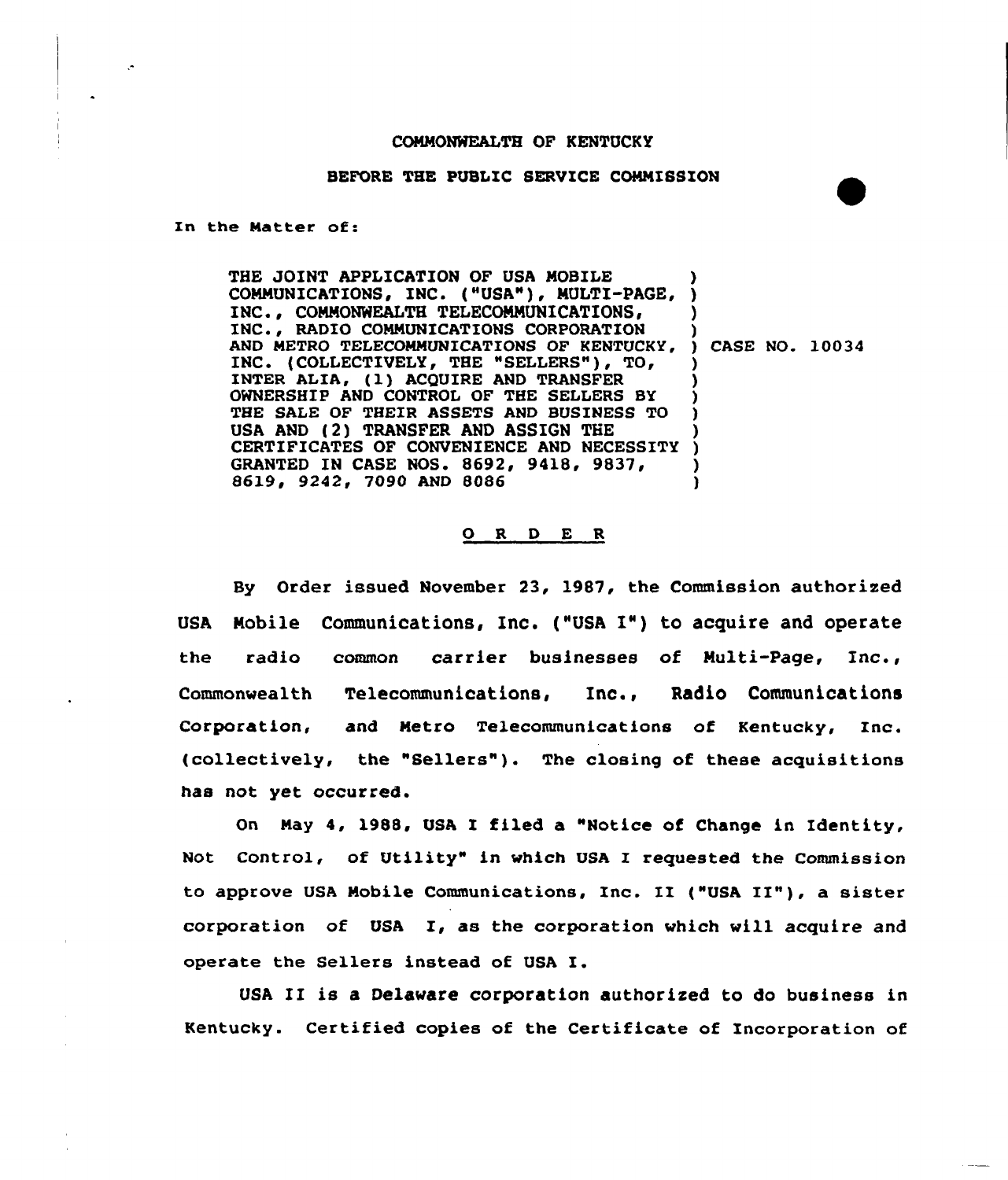USA II and its Certificate of Authority to transact business in the Commonwealth of Kentucky were filed with the Commission in the above-styled case on Nay 13, 1988 and Nay 24, 1988, respectively. USA II has been substituted for USA I in other transfer applications filed with the Commission, involving the proposed acquisitions of other utilities providing conventional mobile telephone services. USA II has previously been acknowledged as fit to provide reasonable service.

Hased on the evidence of record and being advised, the Commission is of the opinion and hereby finds that:

1. The ownership of USA I and USA II is virtually identical, except for minor shifts in ownership interests and in the identities of the shareholders of USA I and USA II.

2. The directors and officers of USA I and USA II are precisely the same.

3. The change in identity of the entity authorized to acquire the Sellers from USA I to USA II reflects merely a pro forma corporate restructuring.

4. The ability of USA II to deliver the radio common carrier ("RCC") services offered by the Sellers will not be affected by the change in identity of the entity authorized to acquire the Sellers from USA I to USA II.

5. USA II possesses the requisite financial, managerial and technical abilities to provide reasonable service, as required by the Sellers 278.020(4).